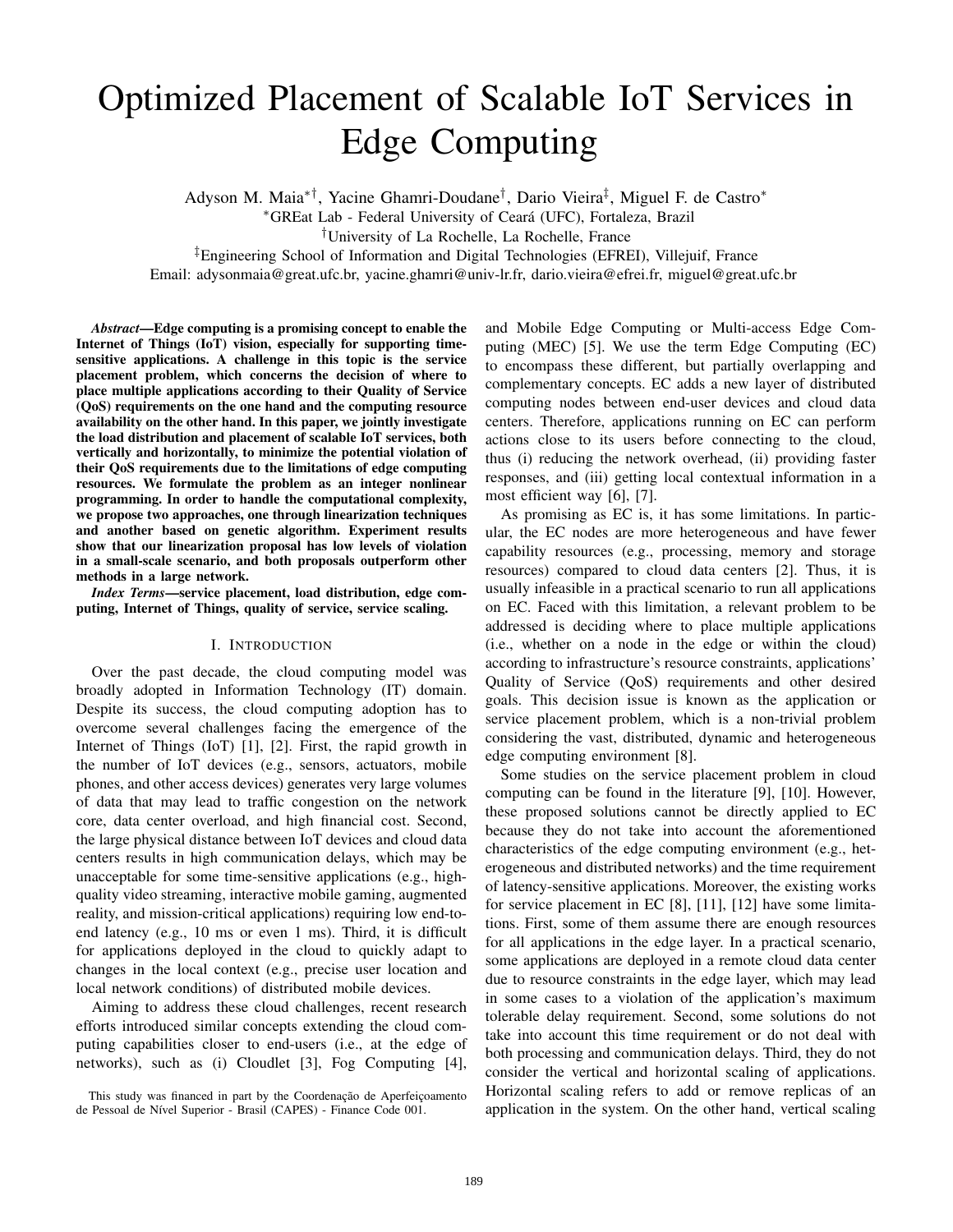means to add resources to (or remove resources from) a single application's replica. At last, most of the works do not examine the impact of nodes' workload in meeting applications' QoS requirements.

Motivated by the above facts, in this paper, we intend to address the service placement problem in edge computing. Hence, we formulate the problem taking into consideration the infrastructure capacity constraints and applications' characteristics (QoS requirements, resources demand, scalability, and workload) to minimize application's QoS violation (i.e., time exceeded after a tolerable delay). The main contributions of this paper are as follows:

- We present a system model where multiple replicas of an application can be placed in different nodes and requests for this application are distributed among the replicas.
- We formulate the service placement optimization problem in the form of a Mixed-Integer Nonlinear Programming (MINLP) problem considering both node assignment (i.e., where to deploy an application) and load distribution to minimize the potential occurrence of QoS violations.
- In order to deal with the high computational complexity of solving MINLP, we propose a linearization with relaxation approach to transform MINLP into a Mixed-Integer Linear Programming (MILP) problem. Then, the MILP problem can be solved using a well-known solver tool.
- We further propose a meta-heuristic solution based on biased random-key genetic algorithm to solve the placement problem as well.
- We conduct performance evaluation over a cellular network with edge computing capabilities and compare the results of our proposed solutions with those of a greedy algorithm.

The rest of the paper is organized as follows. Section II reviews related works. Section III presents our system model. We formulate the MINLP problem and the linearization version of it in Sections IV and V, respectively. Section VI describes our genetic algorithm solution for the service placement. Then, the evaluation results are shown in Section VII. Finally, Section VIII concludes the paper.

# II. RELATED WORK

Virtual Machine (VM) placement is a well-studied topic in cloud computing. In [10], the authors review methods for VM placement and migration in a cloud environment. Pires and Barán [9] propose a taxonomy to classify these solutions. However, these approaches to conventional centralized cloud computing do not consider that an edge computing environment is more distributed, heterogeneous, latency-sensitive and it has limited resources.

Computation offloading refers to the transfer of tasks from a device to an external platform, such as the edge and cloud computing. Hence, it enables running intensive computational applications at a device with constrained resources while reducing its energy consumption. Moreover, a crucial part of offloading is deciding whether to offload or not. In [13], the authors' survey concerns computation offloading in the context of mobile edge computing scenarios. In this work, we are not interested in this offloading decision process, but service placement and computation offloading can be seen as complementary problems.

Some works address the service placement problem in the context of edge computing. In [8], the authors intend to optimize the problem of placing and moving applications in an EC architecture with multiple hierarchical tiers to minimize the overall running cost. A limitation of this work is the assumption of having sufficient resources for all applications. In [11], the authors jointly investigate the base station association, VM placement and tasks distribution problems for medical applications in MEC to minimize the overall cost while satisfying the maximum tolerable delay of the applications. However, the authors only examine the application deployment in base stations. Zhao and Liu [12] also address the problems of VM placement and load balancing in MEC. Although the objective of the work is to minimize the average response time of a request, it does not take into account the deadline requirement of this response time, especially for latency-sensitive applications.

Regarding the QoS violation, in [14], the authors propose a strategy for VM placement and migration to minimize nongreen energy consumption of EC nodes and applications' end-to-end delay requirement violation. However, the work assumes EC nodes (cloudlets) have the same resource capabilities, and VMs have the same resource demands. Katsalis *et al.* [15] investigate VM scheduling and placement decision in MEC with the goal of (i) maximizing infrastructure provider revenue, (ii) minimizing Service-Level Agreement (SLA) violations, and (iii) ensuring fairness in resource allocation among service providers. Even though the work investigates SLA violation in terms of response time, it considers the processing time responsible only for the response delay, neglecting the network delay.

Few works propose a solution based on a genetic algorithm as we do. Skarlat *et al.* [16] examine the application placement in a hierarchical and distributed fog architecture to maximize the number of applications placed on fog nodes rather than the cloud while satisfying the execution deadline of the applications. However, the chromosome encoding proposed can generate infeasible solutions, then a violation penalty for these cases is added in the fitness calculation. To solve the problem of generating invalid solutions, [17] proposes a biased-randomkey chromosome encoding to provide a resilient placement of mission-critical applications on geo-distributed clouds. A shortcoming of this work is that it does not consider the applications' delay requirement.

In order to overcome some limitations of these existing works, in this paper, we investigate the offline service placement in a distributed, heterogeneous and resources limited edge computing environment with scalable applications aiming to minimize QoS violations. In the offline case, we do not consider application migration and user mobility. In addition, the sets of applications and computing nodes are known in advance and do not change during placement.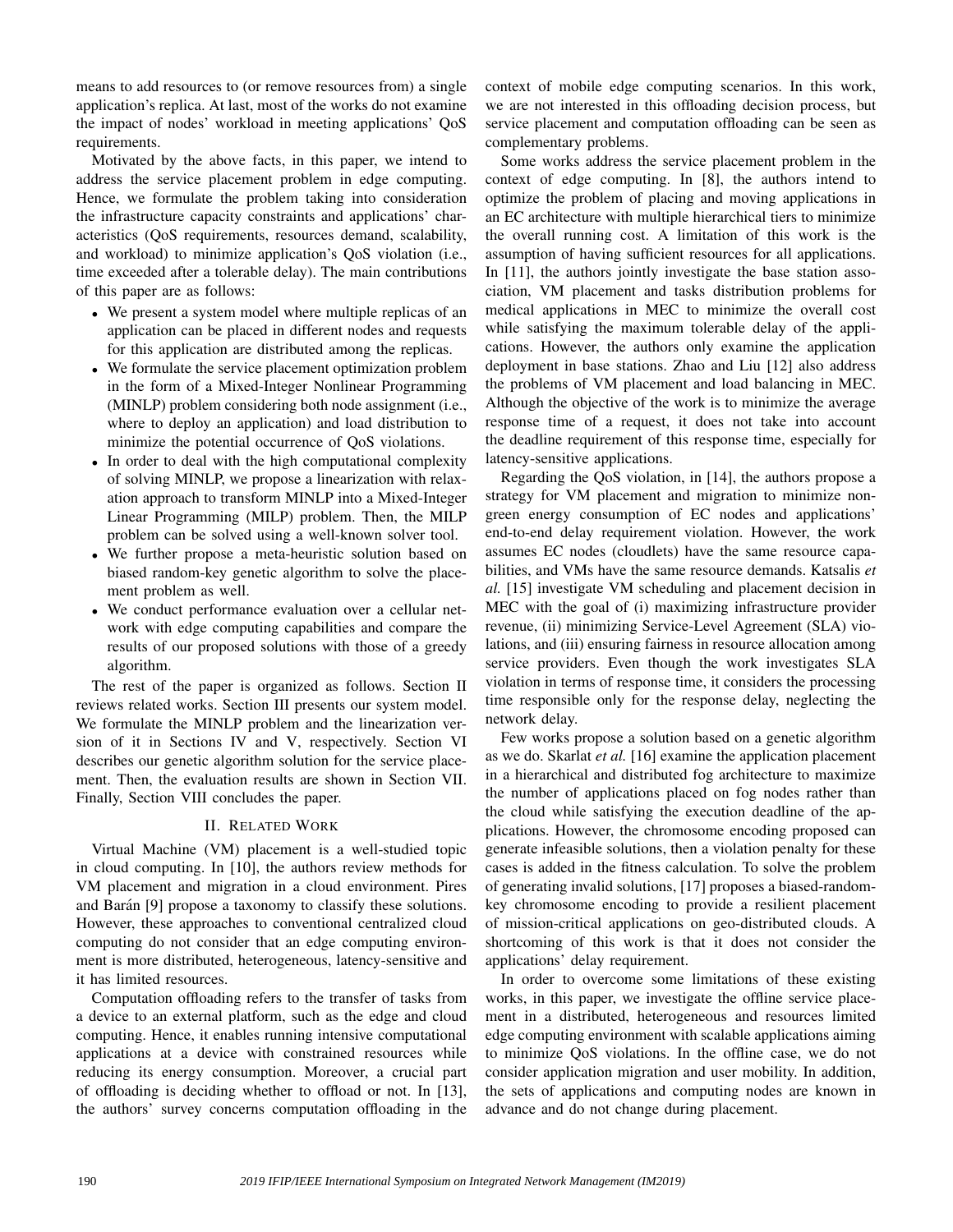## III. SYSTEM MODEL

This section introduces our system model for an edge computing environment.

#### *A. Edge Computing System*

Our EC system is a generalization of those proposed in [11], [12] for MEC. Unlike these works, in our system, computational nodes can be placed in different parts of a network and not just in base stations of a cellular network. In our proposal, the EC network consists of computational nodes (edge and cloud nodes), end-user devices, and links connecting the nodes. Furthermore, devices (fixed or mobile) are connected directly with some nodes over a wired or wireless link. Over time, devices require services from an application. Several applications, mainly IoT services, can be deployed and executed in different computing nodes, where the infrastructure and service providers define the deployment locations of these services. Then, a request sent by a device is routed among the nodes up to a node hosting the required application. Lastly, the request is processed, and its response is sent back to the device.

To illustrate our proposal, we describe the use case of a cellular network with edge computing capabilities (e.g., 5G network), as shown in Fig. 1. In this case, applications can be hosted on computing nodes located on the Radio Access Network (RAN), core network, and cloud computing regions. If an application is running on a Base Station (BS), then a request can be routed only among neighboring Base Stations (BSs) to reduce traffic at the core and to decrease transmission delays. However, not all applications can be deployed to BSs because of the limited computing resources in this region. Hence, some applications are hosted in the core or the cloud while carrying about not violating some placement criteria defined by the providers.



Fig. 1. Proposed edge computing system for the 5G network case.

# *B. Network Model*

We model the network as a unidirectional graph  $G = (\mathcal{V}, \mathcal{E}),$ where the vertices  $V$  are network nodes and the edges  $\mathcal E$  are network links between the nodes. We assume all vertices are accessible by any other vertex in the graph through multiple hops. In addition, end-user devices and their connections are not represented in G.

Each network link  $e \in \mathcal{E}$  has the following property:

• Transmission Delay  $D_{net}^{a,e}$  is the amount of time it takes for a request for application  $a$  to be transmitted in the network link e.

#### *C. Resource Model*

The proposed system model allows specifying different types of resources, where  $R$  is the set of these considered resources. For instance, the set  $\mathcal{R} = \{CPU, RAM, Storage\}$ is made up of processing (CPU), Random-Access Memory (RAM) and disk storage resources. RAM and disk storage are measured in bytes, while CPU can be measured in cycles per second (clock rate in Hz) or instructions per second (IPS).

## *D. Node Model*

A node, or vertex, in the graph  $G$ , represents a server with specific resource capabilities to run applications. Although multiple servers may be located on a single network node, we view these multiple servers as a single unit. Therefore, there is precisely one server for each network node. We use the terms node and server interchangeably throughout this paper. We also use the terms application and service without distinction.

Each node  $v \in V$  has the following feature:

• Resource Capacity  $C_{v,r}$  is a number describing the total capacity of resource  $r \in \mathcal{R}$  on node v.

We assume the cloud has unlimited resources,  $C_{cloud,r}$  = ∞, due to the capacity difference between cloud and edge nodes.

#### *E. Application Model*

Let  $A$  be the set of all different applications to be placed over the network. We consider that one or more instances, or replicas, of these applications can be deployed within the system, but these instances are independent of each other. Furthermore, a node can host only one instance of each application.

An application  $a \in \mathcal{A}$  has the following parameters:

- Maximum Tolerable Delay  $D_a$  is a number specifying the maximum time (i.e., deadline) allowed for responding a request for application a. The response time comprises the network delay plus the processing delay.
- Maximum Number of Instances  $N_a$  is a value describing how application  $a$  scales horizontally.
- Resource Demand  $f_a^r(\lambda)$  is a non-decreasing function specifying the (average) amount of resources  $r \in \mathcal{R}$ required by a replica of a with a workload  $\lambda \geq 0$ . We define this workload  $\lambda$  as the (average) arrival rate of requests in an instance of a. This function describes how an application scales vertically.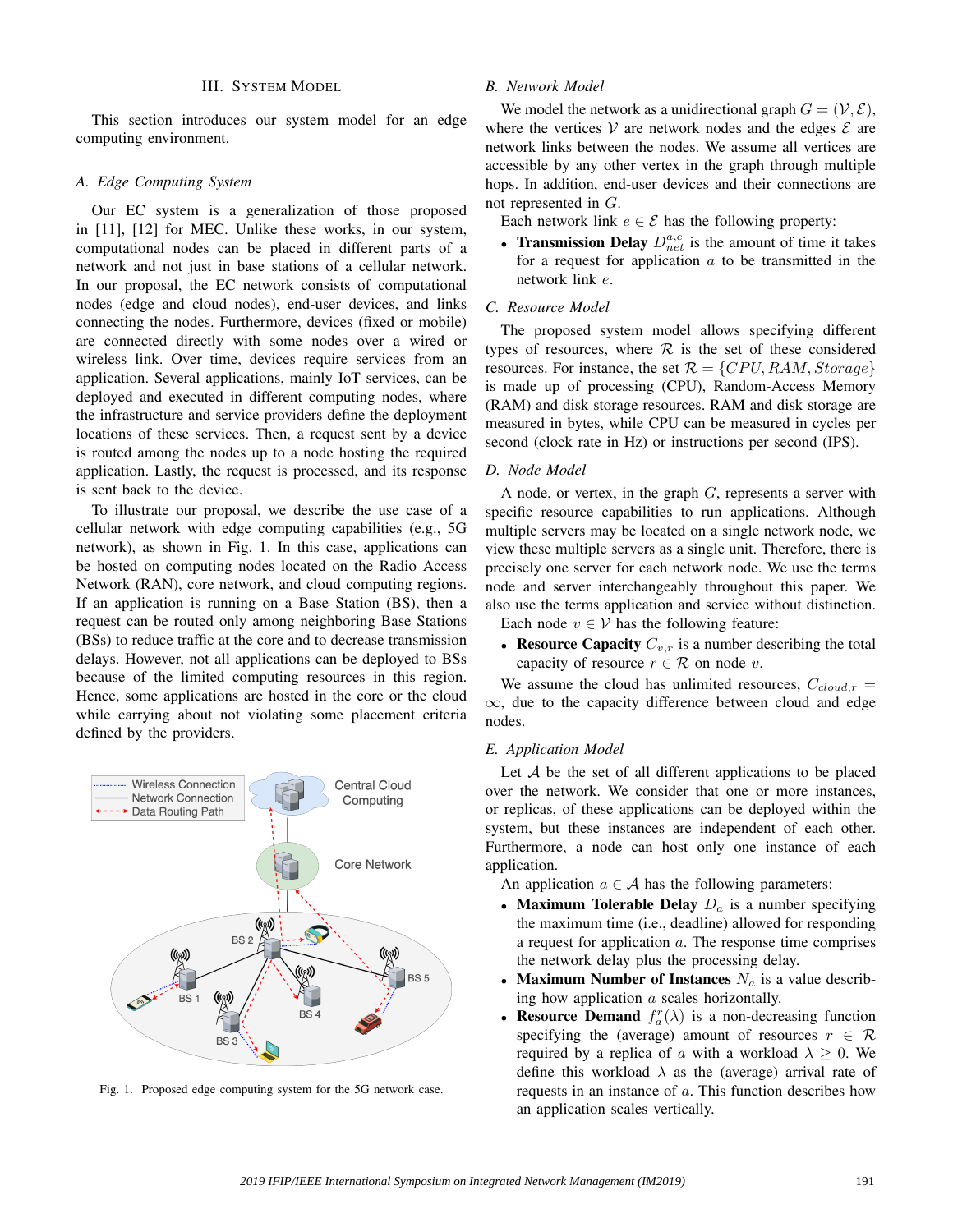- Processing Work Size  $W_a$  is a value indicating the (average) amount of processing required to get a response to a request for a. It is measured by the number of instructions or clock cycles required to process a request.
- Request Rate  $\lambda_a$  is the average request generation rate for a of each end-user device requesting this application. It is determined by a Poisson distribution.

# *F. User Model*

End-user devices, or users, are not aware of where applications are deployed and which application's instance will handle their requests. Therefore, we can distribute these requests among multiple replicas placed on the system. For the safe of simplicity, we assume each user requests for only one application. Then, let  $U_a^v$  be the number of users connected to node v requesting application  $a$ , and  $U_a$  is the total number of users requesting application  $a$  in the system.

#### IV. PROBLEM STATEMENT AND FORMULATION

#### *A. Problem Statement*

In a practical scenario, it is not possible to place all applications on the network edge given the resource limitations of EC nodes. Consequently, some applications are deployed further (i.e., in the core network or the cloud) from their end-users. This considerable distance between node and user may result in the response time of a request to exceed the deadline specified by some applications. Moreover, an overloaded server also increases response time, thus distributing the load among application's replicas may mitigate this issue. Therefore, we investigate the joint problem of service placement and load distribution to minimize the violation of QoS (maximum tolerable delay).

The next subsection presents an estimation to determine the response time of a request.

#### *B. Response Time Estimation*

We define a request flow  $F_a^{u,v}$  as the requests for a replica of application  $a \in A$  hosted on node  $v \in V$  (target node) and generated by users connected to node  $u \in V$  (source node). Thus, (1) specifies the average response time of a request flow  $F_a^{u,v}$ , where  $\overline{d}_{net}$  is the average time to send requests to a from users in u to node v and  $\overline{d}_{proc}$  is the average processing time of requests on  $v$ . We estimate both network and processing delay as follow.

$$
\overline{d}(F_a^{u,v}) = \overline{d}_{net}(F_a^{u,v}) + \overline{d}_{proc}(a,v)
$$
 (1)

*1) Network Delay:* The network delay of a request includes: (i) the communication delay between the requesting end-user device and the node to which it is attached, and (ii) the transmission delay from this latter node to a server hosting the application following a multi-hop routing path. It is important to note that a user's attachment node can host the application and process its requests, and therefore the transmission delay of the second part is zero. Since we are examining the offline problem case, the communication delay

between a device and its attachment node does not affect the placement decision [12]. Therefore, we do not consider this communication delay in the network delay estimation.

We estimate the average network delay of a request flow  $F_a^{u,v}$  as:

$$
\overline{d}_{net}(F_a^{u,v}) = D_{net}^{a,u,v} = \begin{cases} 0 & \text{if } u = v \\ \sum_{e \in \mathcal{P}_{u \to v}} D_{net}^{a,e} & \text{otherwise} \end{cases}
$$
 (2)

where  $\mathcal{P}_{u\to v}$  is the set of links in a routing path from u to  $v$ . This set can be determined by some shortest routing path algorithm, such as the Floyd–Warshall algorithm [18], [19].

*2) Processing Delay:* We model the request processing time as an M/M/1 queueing model. In this model, users continuously generate requests for an application a according to a homogeneous Poisson process with ratio  $\lambda_a$ . Furthermore, request arrival rate  $\lambda_a^h$  for application a running on node v is defined as the sum of all requests arriving at this node. Eq. (3) expresses this request arrival rate, where  $\delta_a^{u,v} \in [0, Q_a^u]$  is an integer variable indicating the size of request flow  $F_a^{u,v}$  (i.e., number of requests in the flow), and  $Q_a^u = [U_a^u \lambda_a]$  is the number of requests for  $a$  generated by users connected in  $u$ .

$$
\lambda_a^v = \sum_{u \in \mathcal{V}} \delta_a^{u,v} \tag{3}
$$

Service times have an exponential distribution with rate parameter  $\mu$ , where  $1/\mu$  is the average service time in an M/M/1 queue. Thus, we express  $1/\mu_a^h$  as the time to perform the request's CPU work  $W_a$  with the resources allocated for a replica of application  $\alpha$  in node  $\upsilon$  as:

$$
\frac{1}{\mu_a^v} = \frac{W_a}{f_a^{CPU}(\lambda_a^v)}\tag{4}
$$

Finally, (5) gives the average processing time of requests for application  $a$  running on node  $v$  according to Little's law.

$$
\overline{d}_{proc}(a,v) = \frac{1}{\mu_a^v - \lambda_a^v}
$$
 (5)

#### *C. Problem Constraints*

A solution to the offline service placement problem is feasible only if all the following constraints are met.

*1) Number of Instances:* A node can only host a single replica of a given application. Then, let  $\rho_a^v \in \{0, 1\}$  be a binary variable to indicate whether node  $v$  hosts an instance of application  $a$  or not. Moreover, the number of instances deployed in the system must respect the limits defined by the applications, and all of them need to be placed.

$$
1 \le \sum_{v \in \mathcal{V}} \rho_a^v \le N_a \quad \forall a \in \mathcal{A} \tag{6}
$$

2) **Request Flow Existence:** A request flow  $F_a^{u,v}$  only exists if a replica of application  $a$  is placed on  $v$  and there are users connected in u requesting a. Let  $\gamma_a^{u,v} \in \{0,1\}$  be a binary variable to express whether flow  $F_a^{u,v}$  exists or not.

$$
\gamma_a^{u,v} \le \rho_a^v Q_a^u \quad \forall a \in \mathcal{A}, \forall u, v \in \mathcal{V} \tag{7}
$$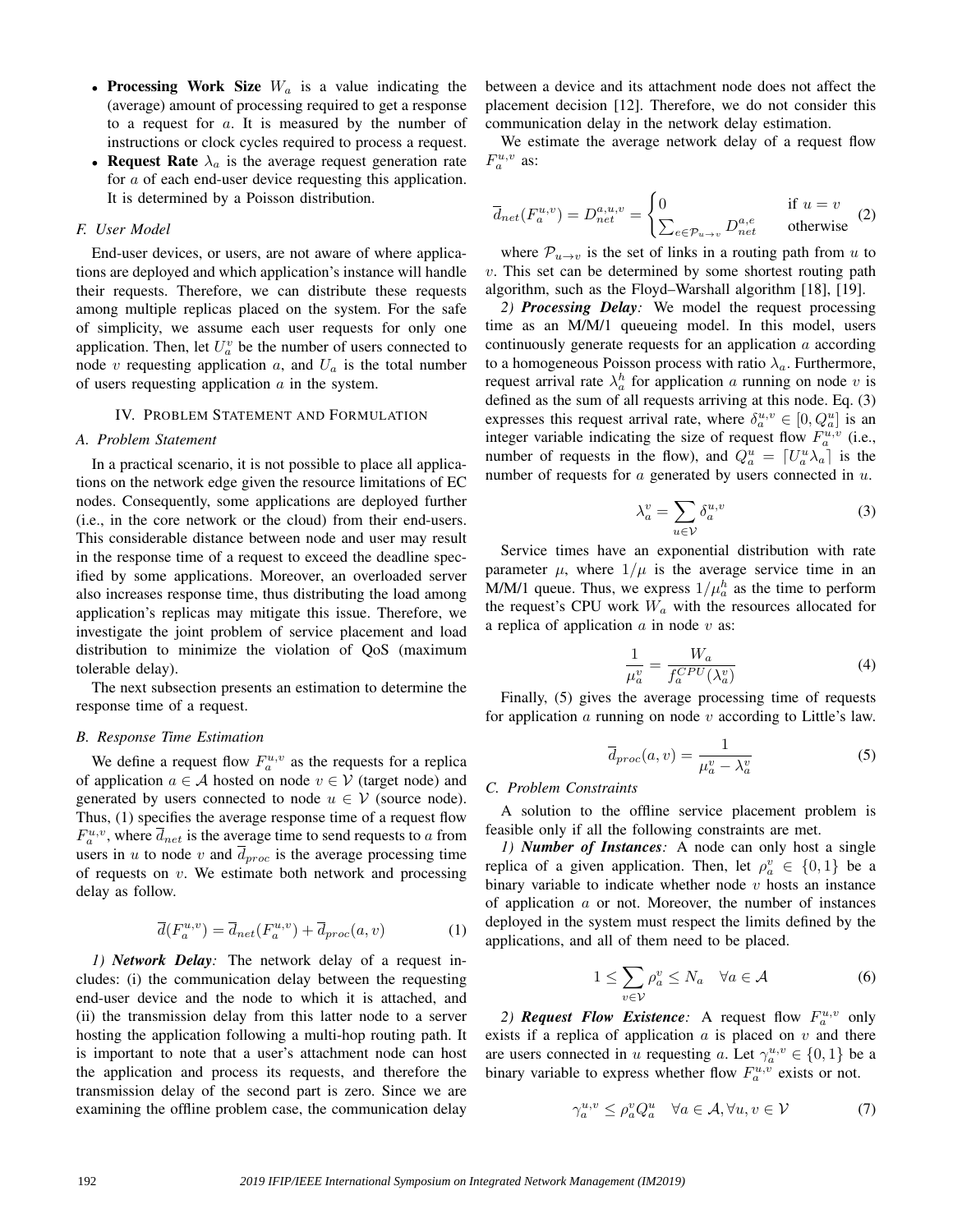3) **Request Flow Size**: If a flow  $F_a^{u,v}$  exists, its size must be at least one and at most equal to the number of requests generated by users connected in u.

$$
\gamma_a^{u,v} \le \delta_a^{u,v} \le \gamma_a^{u,v} Q_a^u \quad \forall a \in \mathcal{A}, \forall u, v \in \mathcal{V}
$$
 (8)

*4) Load Conservation:* The aggregate size of all request flows for application  $\alpha$  from the same source node  $\alpha$  is equal to the total number of requests for  $a$  generated by users connected to this node.

$$
\sum_{v \in \mathcal{V}} \delta_a^{u,v} = Q_a^u \quad \forall a \in \mathcal{A}, \forall u \in \mathcal{V}
$$
 (9)

*5) Node's Capacity:* The total amount of resources demanded by applications placed on a server should not exceed its capacity.

$$
\sum_{a \in \mathcal{A}} \rho_a^v f_a^r(\lambda_a^v) \le C_{v,r} \quad \forall r \in \mathcal{R}, \forall v \in \mathcal{V} \tag{10}
$$

*6) Queue Stability:* An M/M/1 queue is stable only if the average service rate is larger than its average arrival rate. This stability needs to be guaranteed for each application placed on a node.

$$
\lambda_a^v < \mu_a^v \quad \forall a, v \left( \rho_a^v = 1 \right), a \in \mathcal{A}, v \in \mathcal{V} \tag{11}
$$

*7) QoS Violation:* The response time of an existing flow  $F_a^{u,v}$  should not exceed its application's deadline plus the system's QoS violation level  $\varepsilon \geq 0$ .

$$
\gamma_a^{u,v}\overline{d}(F_a^{u,v}) \le D_a + \varepsilon \quad \forall a \in \mathcal{A}, \forall u, v \in \mathcal{V} \tag{12}
$$

#### *D. Objective Function*

We define the QoS violation level of a request flow  $F_a^{u,v}$ as the difference between its average response time and the application's deadline, i.e.,  $(\overline{d}(F_a^{u,v}) - D_a)$ . The QoS violation level of the system  $\varepsilon$  is the highest violation level among all flows in the system. Therefore, our goal is to minimize the QoS violation level  $\varepsilon$ . Then, the offline service placement problem is formulated as follows:

$$
\min \varepsilon
$$
\nsubject to eqs. (6) to (12) (13)

Table I lists the major notations used in this paper.

#### V. LINEARIZATION AND RELAXATION PROPOSAL

The optimization problem (13) is a Mixed-Integer Nonlinear Programming (MINLP) problem because constraints (10) to (12) are nonlinear. MINLP is usually difficult to solve due to its high computational complexity [20]. One way to reduce this complexity is to apply linearization and relaxation techniques. Therefore, we transform (13) into a Mixed-Integer Linear Programming (MILP) problem by employing these techniques to the following nonlinear constraints:

Node's Capacity. For some applications, the resource demand function  $f_a^r(\cdot)$  may be nonlinear. In this case, it can

TABLE I NOTATIONS USED IN THE PROPOSED SYSTEM MODEL

| <b>Symbol</b>                   | <b>Description</b>                                                                                                         |  |
|---------------------------------|----------------------------------------------------------------------------------------------------------------------------|--|
| <b>Input Parameters</b>         |                                                                                                                            |  |
| V, E, R, A                      | set of network nodes, network links, resource types, and<br>applications respectively                                      |  |
| $C_{v,r}$                       | total capacity of resource $r$ on node $v$                                                                                 |  |
| $D_a$                           | maximum tolerable response time of application (app) $a$                                                                   |  |
| $N_a$                           | maximum number of replicas for app $a$                                                                                     |  |
| $f_a^r(\lambda)$                | demand of resource $r$ for a replica of app $\alpha$ with<br>workload $\lambda$                                            |  |
| $K_1^{a,r},K_2^{a,r}$           | constants of a linear resource demand for app $\alpha$ and<br>resource r, $f_a^r(\lambda) = K_1^{a,r} \lambda + K_2^{a,r}$ |  |
| $W_a$                           | CPU work size of a request for app $a$                                                                                     |  |
| $\lambda_a$                     | request generation rate for app $a$                                                                                        |  |
|                                 | number of users connected to node $v$ requesting app $a$                                                                   |  |
| $\frac{U^v_a}{D^{a,u,v}_{net}}$ | network delay for app $a$ between nodes $u$ and $v$                                                                        |  |
| <b>Variables</b>                |                                                                                                                            |  |
| $\rho^v_a$                      | whatever node $v$ deploys an instance of app $a$ or not                                                                    |  |
| $\frac{u}{\gamma_a^{u,v}}$      | whatever request flow $F_a^{u,v}$ exists or not                                                                            |  |
| $\overline{\delta_a^{u,v}}$     | number of requests in the flow $F_a^{u,v}$                                                                                 |  |
| $\varepsilon$                   | system's QoS violation level                                                                                               |  |
| <b>Others</b>                   |                                                                                                                            |  |
| $F_a^{u,v}$                     | flow of requests from users connected to node $u$ to an<br>instance of app $a$ deployed on node $v$                        |  |
| $\lambda^v_a$                   | request arrival rate of app $a$ on node $v$                                                                                |  |
| $\mu^v_a$                       | service rate of app $a$ on node $v$                                                                                        |  |
| $Q^u_a$                         | number of requests for app $a$ generated from users<br>connected to node $u$                                               |  |
| $Q_a$                           | total number of requests for app $\alpha$ in the system                                                                    |  |

be replaced by an over linear estimator  $f^{*}{}_{a}^{r}(\cdot)$  in the domain interval [0,  $Q_a$ ], as shown in (14), where  $K_1^{a,r}$ ,  $K_2^{a,r}$  are constants, and  $Q_a$  is equal to  $\sum_{v \in \mathcal{V}} Q_u^v$ .

$$
f^{*}{}_{a}^{r}(\lambda) = K_{1}^{a,r}\lambda + K_{2}^{a,r}
$$
 (14)

Given that requests only arrive at servers running the requested application according to (3), (7) and (8), we have:

$$
\rho_a^v \lambda_a^v = \lambda_a^v \tag{15}
$$

By applying  $(14)$  and  $(15)$  to  $(10)$ , the node's capacity constraint can be rewritten as:

$$
\sum_{a \in \mathcal{A}} \left( \lambda_a^v K_1^{a,r} + \rho_a^v K_2^{a,r} \right) \le C_{v,r} \quad \forall r \in \mathcal{R}, \forall v \in \mathcal{V} \tag{16}
$$

Queue Stability. To obtain a standard form of a MILP problem, it must remove the strictness of inequality in (11). For this, it is added a small constant  $\Theta \approx 0$ . Moreover, both sides of the inequality are multiplied by  $\rho_a^v$  to ensure the queue existence constraint. Applying (4), (14) and (15) to this result, we further have:

$$
\lambda_a^v \left( K_1^{a,CPU} - W_a \right) + \rho_a^v K_2^{a, CPU} \ge \rho_a^v \Theta
$$
  

$$
\forall a \in \mathcal{A}, \forall v \in \mathcal{V}
$$
 (17)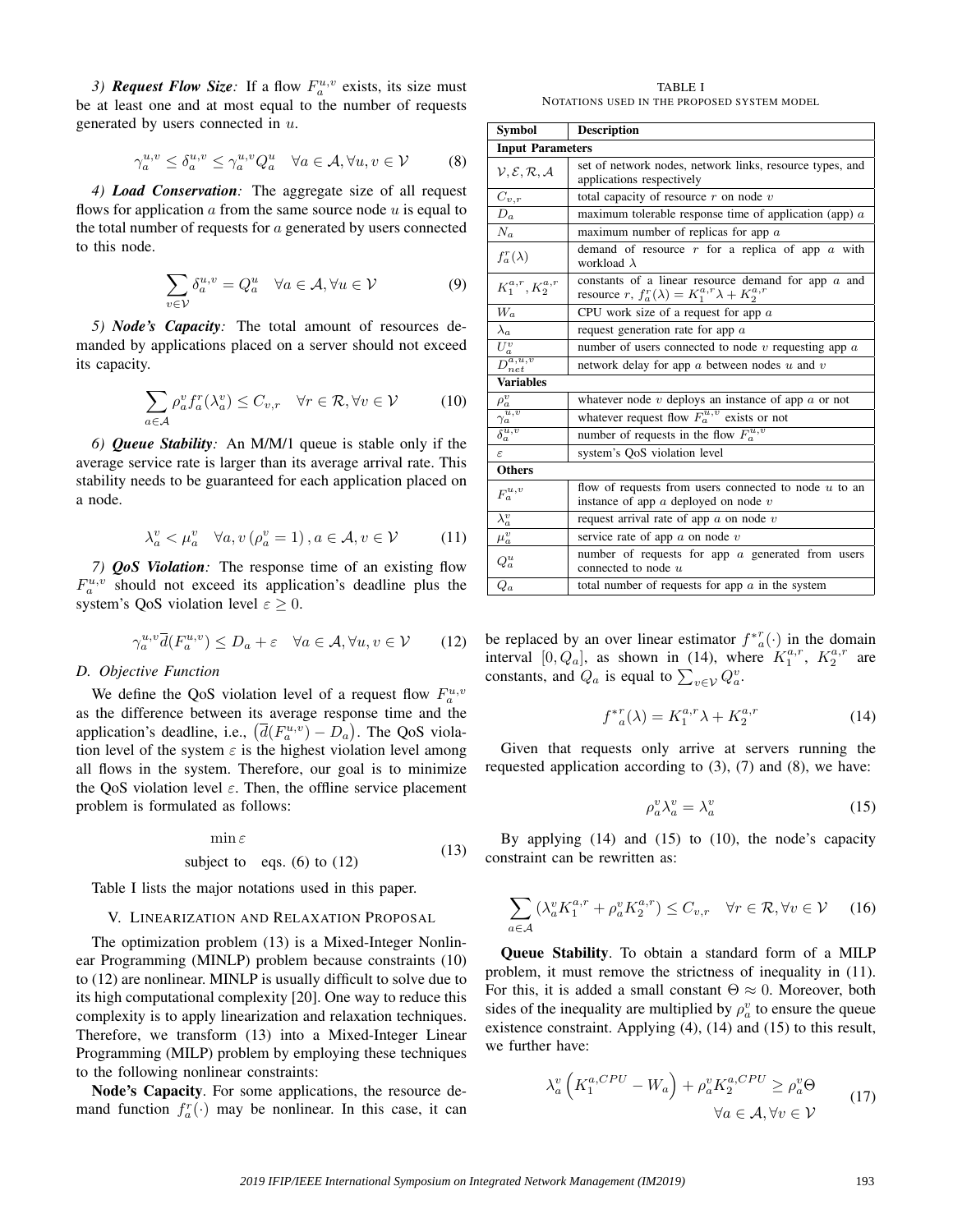QoS Violation. Given the equations (1), (2), (4), (5) *A. Chromosome Representation* and (14), we rewrite constraint (12) as:

$$
\left(\gamma_a^{u,v}\lambda_a^v D_{net}^{a,u,v} - \varepsilon \lambda_a^v - \lambda_a^v D_a\right) \left(K_1^{a,CPU} - W_a\right) + \gamma_a^{u,v} \left(K_2^{a,CPU} D_{net}^{a,u,v} + W_a\right) - K_2^{a,CPU} \left(D_a + \varepsilon\right) \le 0 \forall a \in \mathcal{A}, \forall u, v \in \mathcal{V}
$$
 (18)

However, in (18), both  $\gamma_a^{u,v} \lambda_a^v$  and  $\epsilon \lambda_a^v$  are bilinear terms. We can relax these terms to obtain linear terms using Mc-Cormick's envelopes [21]. That is, we replace these bilinear terms with new variables  $(\varphi_a^{u,v} = \gamma_a^{u,v} \lambda_a^v$  and  $\psi_a^v = \varepsilon \lambda_a^v$  and add the following new constraints in the problem:

$$
0 \le \gamma_a^{u,v} \le 1 \text{ and } 0 \le \lambda_a^v \le Q_a \text{ and } 0 \le \varepsilon \le E \qquad (19a)
$$

$$
0 \le \varphi_a^{u,v} \le \lambda_a^v \text{ and } Q_a(\gamma_a^{u,v} - 1) + \lambda_a^v \le \varphi_a^{u,v} \le \gamma_a^{u,v} \tag{19b}
$$

$$
0 \le \psi_a^v \le \lambda_a^v E \text{ and } \varepsilon Q_a + \lambda_a^v E - E Q_a \le \psi_a^v \le \varepsilon Q_a \tag{19c}
$$

where  $E$  is a constant specifying the maximum level of  $QoS$ violation allowed. Then, we can rewrite (18) with the two new variables to have a linear constraint:

$$
\left(\varphi_a^{u,v} D_{net}^{a,u,v} - \psi_a^v - \lambda_a^v D_a\right) \left(K_1^{a,CPU} - W_a\right) + \gamma_a^{u,v} \left(K_2^{a,CPU} D_{net}^{a,u,v} + W_a\right) - K_2^{a,CPU} \left(D_a + \varepsilon\right) \le 0 \forall a \in \mathcal{A}, \forall u, v \in \mathcal{V}
$$
 (20)

At last, we formulate the MILP problem as follows:

 $\min \varepsilon$ subject to (6) to (9), (16), (17), (19) and (20) (21)

It is important to note that a solution to (21) is also feasible for (13), but it may present a higher objective value  $\varepsilon$  when applied to the original problem due to the bilinear relaxation.

# VI. A GENETIC-BASED PROPOSAL

Although well-known solvers, such as CPLEX [22], can solve MILP problems, these problems are generally NP-Hard [12]. Moreover, (21) is highly time-consuming due to a large number of integer variables. Hence, we propose a metaheuristic solution based on genetic algorithms. An advantage of a genetic approach is that it is not limited to convex or linear problems [23].

The proposed genetic algorithm uses biased random-key chromosomes [24], which is an array of randomly generated real numbers in the interval  $[0, 1]$ . This chromosome representation is used not to create infeasible solutions that may degrade the genetic algorithm performance [25]. The proposal uses an elitist strategy, keeping elite individuals, i.e., those with the best fitness values, to the next generation. It also adds new random generated individuals, as mutants, in the next generation. In addition, to complete the population, offsprings are generated by a parameterized uniform crossover [26] between elite and non-elite individuals.

In biased random-key algorithms, a deterministic decoder algorithm takes an individual's chromosome and computes his fitness value. Thus, the representation of a chromosome and the decoder algorithm plays important rules in our proposal.

Our proposal for chromosome encoding and the description of its parts are given below:

$$
C = \left[ O_1^1, O_1^2, \cdots, O_1^{|\mathcal{V}|}, \cdots, O_{|\mathcal{A}|}^1, O_{|\mathcal{A}|}^2, \cdots, O_{|\mathcal{A}|}^{|\mathcal{V}|}, \right. \\ \left. M_1, M_2, \cdots, M_{|\mathcal{A}|}, \right. \\ \left. V_1^1, V_1^2, \cdots, V_1^{|\mathcal{V}|}, \cdots, V_{|\mathcal{A}|}^1, V_{|\mathcal{A}|}^2, \cdots, V_{|\mathcal{A}|}^{|\mathcal{V}|} \right]
$$

- 1)  $O_1^1, \cdots, O_{|\mathcal{A}|}^{|\mathcal{V}|}$ . It is the creation order of request flows.
- 2)  $M_1, \cdots, M_{|\mathcal{A}|}$ . It describes a weight used in choosing a server to host an application.
- 3)  $V_1^1, \cdots, V_{|\mathcal{A}|}^{|\mathcal{V}|}$ . Along with the previous part, it is a parameter to compute node's priority to be chosen as a place to deploy an application. This priority of a node  $v$  for application  $a$  is given as:

$$
M_a^v V_a^v + (1 - M_a^v) \frac{D_{net}^{a, u, cloud} - D_{net}^{a, u, v}}{D_{net}^{a, u, cloud}}
$$
 (22)

#### *B. Decoder Algorithm*

A simple greedy solution to the service placement problem deploys an application on the closest servers to users of this application, i.e., servers with less network delay to these users. However, the capacity limitation of nodes prevents this deployment scheme from optimally working for a large number of applications or users. To improve this solution, we propose the inclusion of another parameter (part V on the chromosome) in addition to the network delay in the node selection procedure. Furthermore, a weight factor (part M on the chromosome) balances these two parameters in the decision process.

We designed Algorithm 1 based on the idea above. In its outermost loop (line 6), there is an iteration over all possible sources of request flow, where the first part (i.e.,  $O_a^u$  part) of the chromosome defines the loop order. Then, in line 8, it checks for all possible flow targets ordered by the specification in (22). In the innermost loop (lines 10 to 17), it tries to allocate the maximum number of requests to the chosen target node, while respecting constraints (10) and (11). It is important to note that this loop is finite due to the assumption of unlimited resources of a cloud node. If the number of replicas exceeds the maximum allowed, the algorithm does a local search optimization (line 21) by replacing surplus replicas with the cloud. Finally, it computes the QoS violation level and returns this level as the fitness value for the input individual.

## VII. EVALUATION

In this section, we present the performance (i.e., the optimality) results of our MILP and genetic solutions by comparing it with other algorithms over a cellular network (5G) with EC capabilities.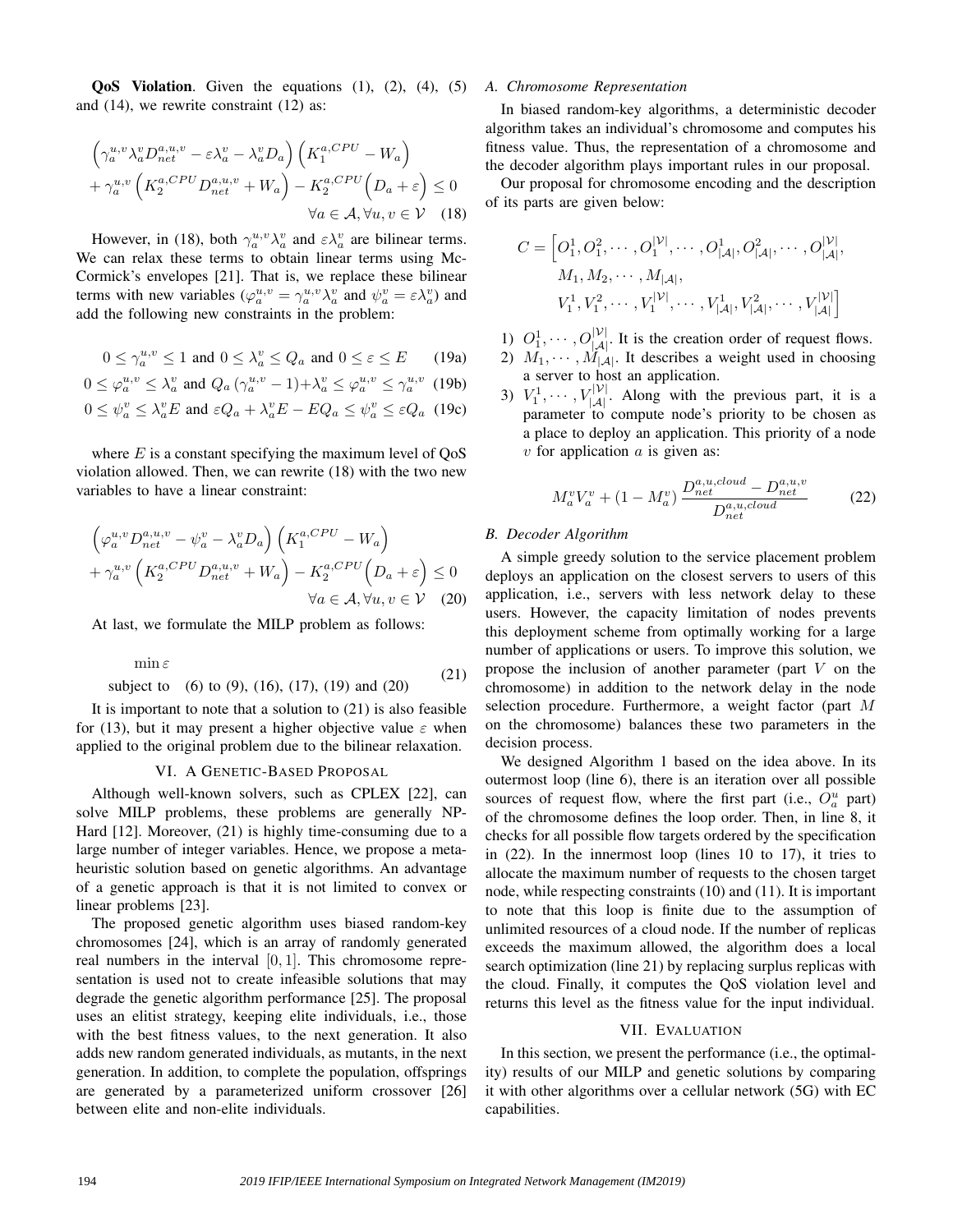# Algorithm 1 Chromosome Decoder Algorithm.

|     | 1: procedure DECODER(individual)                                                                             |
|-----|--------------------------------------------------------------------------------------------------------------|
| 2:  | initialize $\rho_a^v, \gamma_a^{u,v}, \delta_a^{u,v} \leftarrow 0$                                           |
| 3:  | $O, M, V \leftarrow individual.chromosome$                                                                   |
| 4:  | $l \leftarrow \{(a, u), \forall a \in \mathcal{A}, \forall u \in \mathcal{V}\}\$                             |
| 5:  | order l according to $O_a^u$                                                                                 |
| 6:  | for all $(a, u) \in l$ do                                                                                    |
| 7:  | order $V$ according to (22)                                                                                  |
| 8:  | for all $v \in V$ do                                                                                         |
| 9:  | $q \leftarrow Q_a^u - \sum_{i \in \mathcal{V}} \delta_a^{u,i}$                                               |
| 10: | <b>while</b> $q > 0$ and $\sum_{i \in \mathcal{V}} \delta_a^{u,i} < Q_a^u$ <b>do</b>                         |
| 11: | if constraints $(10)$ and $(11)$ are respected                                                               |
|     | when receiving more $q$ requests for application $a$ then                                                    |
| 12: | $\delta_a^{u,v} \leftarrow \delta_a^{u,v} + q$                                                               |
| 13: | $\gamma_a^{u,v} \leftarrow 1$ ; $\rho_a^v \leftarrow 1$ ; $q \leftarrow 0$                                   |
| 14: | else                                                                                                         |
| 15: | $q \leftarrow q-1$                                                                                           |
| 16: | end if                                                                                                       |
| 17: | end while                                                                                                    |
| 18: | end for                                                                                                      |
| 19: | $x \leftarrow N_a - \sum_{i \in \mathcal{V}} \rho_a^i$                                                       |
| 20: | if $x > 0$ then                                                                                              |
| 21: | replace $x$ replicas of $a$ with the cloud node                                                              |
| 22: | end if                                                                                                       |
| 23: | end for                                                                                                      |
| 24: | <b>return</b> $\varepsilon \leftarrow$ compute QoS violation with $\rho_a^v, \gamma_a^{u,v}, \delta_a^{u,v}$ |
|     | 25: end procedure                                                                                            |
|     |                                                                                                              |

This section is structured as follows. First, the evaluated algorithms are detailed. Second, the experiment setup is presented. Then, we analyze the obtained results.

#### *A. Evaluated Algorithms*

An overview of the compared methods is given below:

- *Cloud*. It simply places everything in the cloud.
- *Greedy*. It follows the description of a simple greedy algorithm with the local search optimization presented in Subsection VI-B. Also, It first chooses applications with shortest deadlines to be placed.
- *Genetic*. This is our genetic proposal. To improve performance, we include in the initial population an individual with chromosome encoding of the *Greedy* solution  $(M_a = 0, V_a^v = 0).$
- *MILP*. It presents the optimal result for problem (21) by applying the branch and cut technique in the solver.
- **MILP-MINLP**. It returns the results for (13) based on the optimal solution found in *MILP*.
- *MILP-MINLP-T*. It is similar to *MILP-MINLP*, but it returns the results when a timeout parameter is used to stop the solver tool. If the solver does not find a solution after the timeout, *Cloud* method is used instead.

# *B. Experimental Setup*

We developed the experiment in Python with the CPLEX solver [22] to compare the above mentioned methods in a

TABLE II EXPERIMENT PARAMETERS

| <b>Parameter</b>                                               | <b>Value</b>                                  |  |  |
|----------------------------------------------------------------|-----------------------------------------------|--|--|
| <b>System</b>                                                  |                                               |  |  |
| Base Stations (BSs)                                            | 7, 19                                         |  |  |
|                                                                | BS-BS: 1 ms, BS-Core: 1 ms                    |  |  |
| Network Delay                                                  | Core-Cloud: 10 ms                             |  |  |
| CPU (MIPS)                                                     | Cloud: unlimited,                             |  |  |
|                                                                | Core: 200000, BS: 50000                       |  |  |
| Storage (MB)                                                   | Cloud: unlimited,                             |  |  |
|                                                                | Core: 10000, BS: 1000                         |  |  |
| Number of Users                                                | 1000, 4000, 7000, 10000                       |  |  |
| User Proportion                                                | 70% mMTC, 20% eMBB,                           |  |  |
|                                                                | 10% URLLC                                     |  |  |
| Number of Applications                                         | 10, 20, 30, 40, 50                            |  |  |
| <b>Application Proportion</b>                                  | 34% mMTC, 33% eMBB,                           |  |  |
|                                                                | <b>33% URLLC</b>                              |  |  |
| <b>Applications</b>                                            |                                               |  |  |
| $N_a$                                                          | $[1, \mathcal{V} ]$                           |  |  |
| $D_a$ (ms)                                                     | 50, 1000 mMTC, [10, 50] eMBB,                 |  |  |
|                                                                | $[1, 10]$ URLLC                               |  |  |
|                                                                | $[0.001, 0.01]$ mMTC,                         |  |  |
| $\lambda_a$ (requests/ms)                                      | $[0.02, 0.01]$ eMBB,                          |  |  |
|                                                                | $[0.02, 0.01]$ URLLC                          |  |  |
| $\overline{K_1^{a,Storage}}$                                   | $[1, 10]$ mMTC, $[1, 50]$ eMBB,               |  |  |
| $K_2^{\overset{\text{L}}{a}, Storage}$ (MB)                    | $[1, 10]$ URLLC                               |  |  |
| $W_a$ (MI)                                                     | $[1, 5]$ mMTC, $[1, 10]$ eMBB, $[1, 5]$ URLLC |  |  |
|                                                                |                                               |  |  |
| $\overline{K_1^{a,CPU}}$<br>(MIPS)<br>$\overline{K_2^{a,CPU}}$ | $W_a+1$                                       |  |  |

5G network scenario. We followed the 5G Key Performance Indicators (KPI) [27] to specify the network delays less than 1 ms. We used three types of applications as planned for 5G: (i) enhanced Mobile Broadband (eMBB), (ii) Ultra Reliable Low Latency Communications (URLLC) and (iii) massive Machine Type Communications (mMTC). We also randomly defined application's parameters based on 5G predictions [27], [28] and so that URLLC and mMTC demand fewer resources than eMBB. Moreover, users are uniformly distributed between base stations, which are arranged in a hexagonal grid. In this grid, neighboring base stations are directly connected. Computational nodes are placed in different network parts (base stations, core network, and in the cloud), and their capacities are reduced as they descend into the network topology (i.e., from cloud to base stations). Lastly, each test case is executed 30 times to obtain results with 95% confidence interval [29].

Table II summarizes the major experiment parameters used, where an interval  $[a, b]$  means that a value is chosen randomly within this range.

# *C. Results and Discussion*

We first evaluated the performance of placement approaches in a small-scale network scenario with 7 BSs (1 BS with 6 BSs around it). We used this network size due the highly timeconsuming to find the optimal solution of (21). Despite this, we evaluated how close the approaches are to the optimal solution of (21). Thus, *MILP* is a lower bound benchmark.

Fig. 2 presents the impact of increasing the number of applications and users on the level of QoS violation in a smallscale network scenario. In Fig. 2(a), we can see that *Greedy*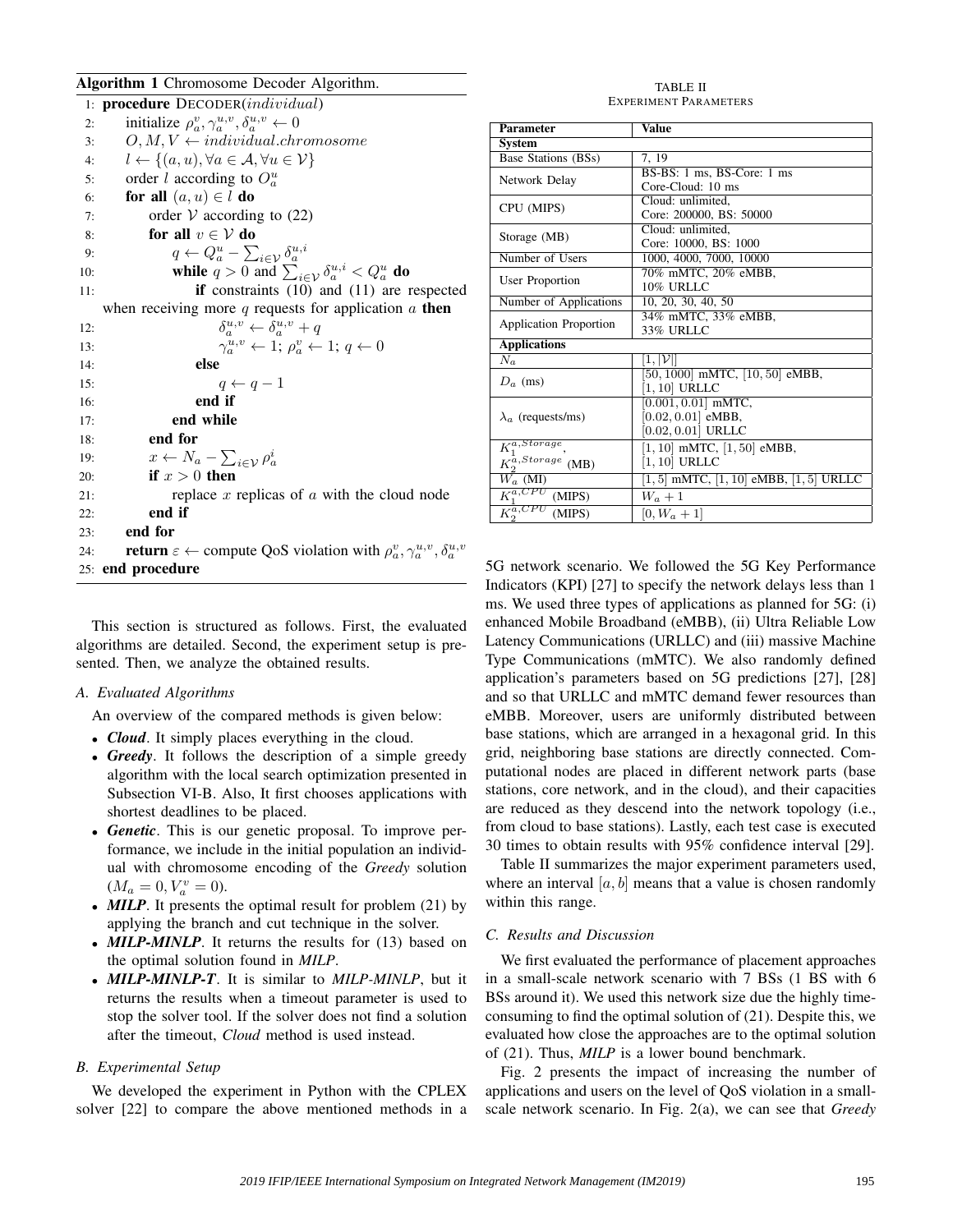

Fig. 2. Performance in a 5G network with 7 base stations



Fig. 3. Performance in a 5G network with 19 base stations.

has the same results as *Cloud*, which is partially due to the local search optimization. Considering the confidence interval, *MILP* and *MILP-MINLP* present equal results close to zero, which are the most desired results. *Genetic* shows a rise in the violation level with an increasing number of applications. An explanation for this behavior is that allocating the maximum number of requests on a server is not a satisfactory strategy in an environment with high resource demands. We can see in Figs 2(b) and 2(c) that increasing the number of users does not have much effect on performance.

In a second scenario, we analyzed the placement methods in a network with 19 BSs (1 central BS, a ring of 6 BSs around the central one and 12 BSs around the first ring). Due to processing time, *MILP* and *MILP-MINLP* are replaced by *MILP-MINLP-T*. In this scenario, *Cloud*, *Greedy*, and *Genetic* have the similar behavior as in the small-scale network when there is an increase of applications, as shown in Fig. 3(a). Contrary to the first scenario, the timeout version for *MILP-MINLP* presents a growth in the QoS violation with an increasing number of applications. This occurs due to the timeout parameter limiting the solver to find a better solution and because the relaxation in (20) may result in worse values than the optimal for the MINLP problem. Nevertheless, *MILP-MINLP-T* has slightly better values than *Genetic*.

Figs. 3(b) and 3(c) present the performance impact of increasing the number of users. We can observe an increase in violation levels from 1000 to 4000 users, and then it remains almost constant up to 10000 users, mainly for *Cloud*, *Greedy*, and *Genetic* solutions. This behavior can be explained by the placement of applications in the cloud, which increases the network delay. On the other hand, a cloud node has unlimited resources to receive the rise of users without greatly affecting processing performance. Meanwhile, we can see a steady increase in the violation level for *MILP-MINLP-T* method in Fig. 3(c), but its values are smaller than the other methods. The growth in cloud usage due to increased resource demand is an explanation for this observed result.

#### VIII. CONCLUSION

In this paper, we investigated the offline placement problem of IoT services supporting horizontal and vertical scaling in an edge computing environment. First, we formulated this problem into a MINLP problem. Then, we proposed a linearization and genetic-based methods to solve the problem and deal with its high computational complexity. Through experiments, we showed that linearization has low violation level of application's deadline requirement in a small-scale cellular network scenario. In a scenario with a network larger than the smallscale network, our two approaches (linearization and geneticbased) have close results, and both generally had better results than a simple greedy solution.

As a future work, we plan to investigate the online service placement problem, which includes application migration, user mobility, and other dynamic changes in the network.